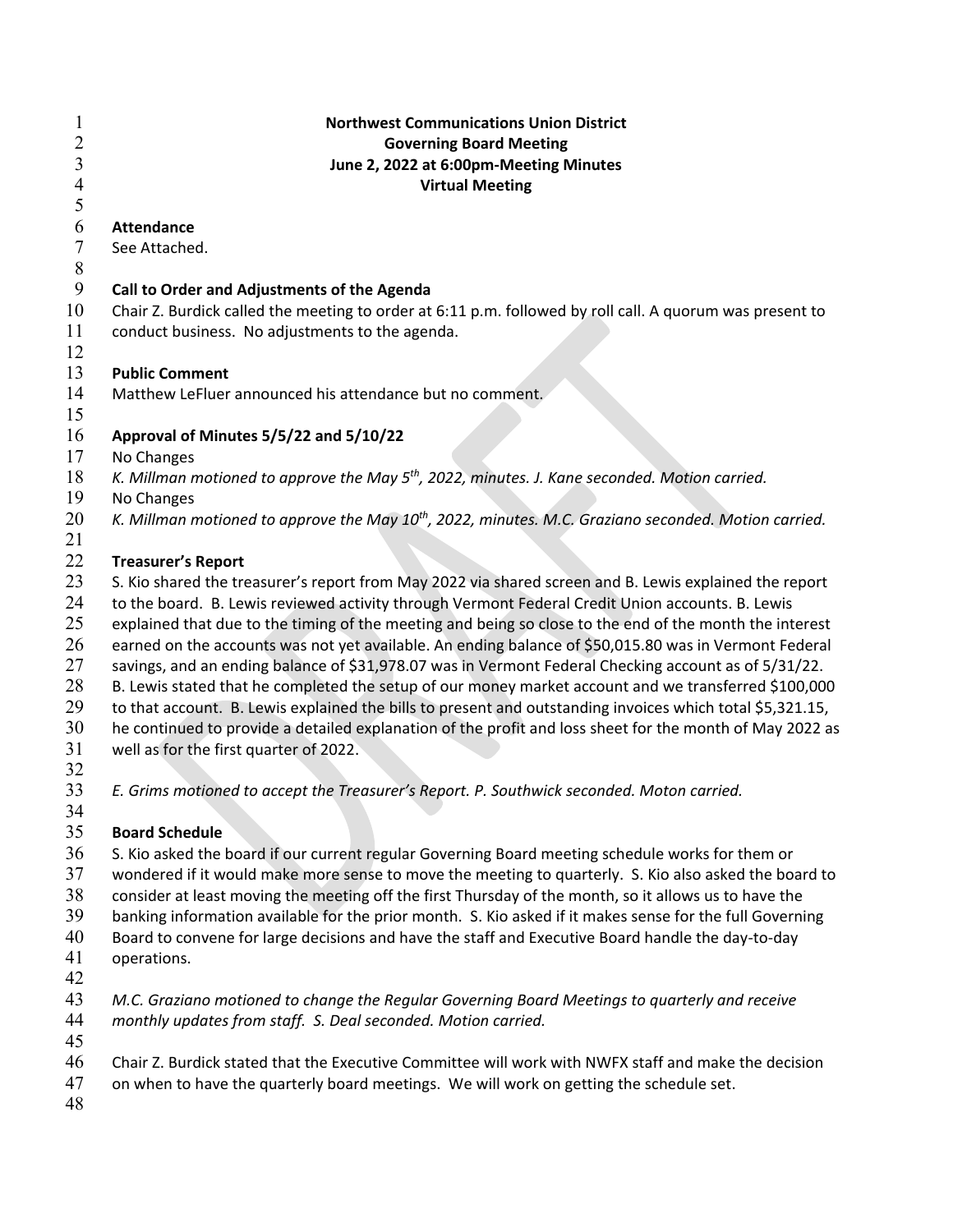### **Subcommittees**

- Z. Burdick stated that we have had difficulty with participation and finding members that can commit to
- the subcommittee meetings every month. He asked for the board's thoughts on changing
- 5 subcommittee meetings from being a formal session to a working group. This would mean they can be held as needed and would not have as many requirements to follow.
- 
- 8 S. Kio added that historically participation has been an ongoing issue and concern since the creation of
- the subcommittees. From a day-to-day operational standpoint, it is difficult for staff to wait for the
- meetings due to the fast pace of our progress. Having more flexibility and holding them on an as needed basis to have discussions with board members would be beneficial.
- 
- *E. Grims motioned to change the structure of subcommittees to as needed work groups. S. Goetz seconded. Motion carried.*
- 

## **Delegation of Authority (action needed)**

- S. Kio stated that a general function of an Executive Committee on any board is to act on behalf of the
- Governing Board. We are looking for a definition of how our Executive Committee can act on behalf of our board.
- 
- After a brief discussion of what the monetary limit should be for the Executive Committee to approve,
- 22 Z. Burdick confirmed that we will update the current version of the proposed document. It will have
- separate categories for the budgeted items and unbudgeted items. We will ask the board to approve 24 this at the next Governing Board meeting.
- 

### **Board Appreciation Event**

- 27 C. Benjamin and M.K. Raymond announced that NWFX staff will be hosting an in-person Board Appreciation Event later this month. NWFX Staff would like to show their appreciation for all the work
- the board does. Chasidy will send out invitation and details.
- 

# **Executive Director Report**

 S. Kio Reported: 

- 34 VCBB Update: VCBB is currently dealing with a crisis from Maple Broadband's district. A private provider is coming in and looking to cut their district in half.
- 36 VCUDA Update: They have gotten a few solid leads on a municipal advisor for the CUDs, and 37 they are still looking for a coordinator.
- We will be seeking another drawdown from our H360 grant because we are likely going under contract with our LiDAR vendor. Grant H315 will be closed out this month as we have used the remainder of those funds. We received notice that NTIA has a grant available called the Middle Mile Grant, we are doing research on this. It will not be passed through the state like other grants, but we are looking to see if it makes sense for us as well as possibly Lamoille CUD to apply.
- We have issued our RFP for Design & Construction Management; we have received 5 submissions. Staff along with Lamoille will go through them and grade each one. We will bring forth a recommendation to the full Governing Board.
- Mary Kay and Chasidy will have their 6-month performance reviews this month.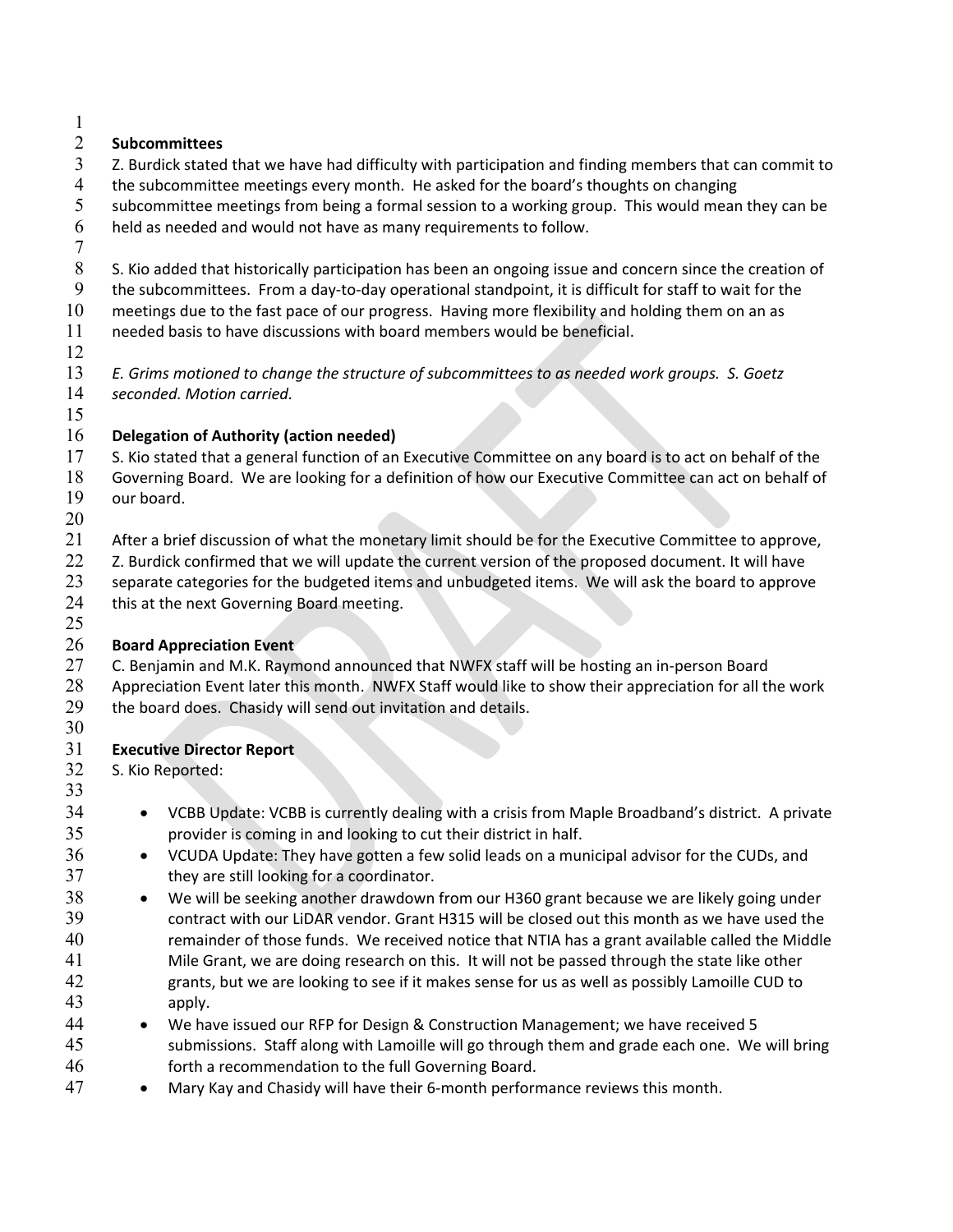| $\mathbf 1$<br>2<br>3 | We have received the draft back for high level design from NRTC. Sean and Mary Kay have met<br>to go through this and found a few items that need to be clarified with NRTC. They will meet<br>with them next week to discuss this, then share with PMO workgroup. |
|-----------------------|--------------------------------------------------------------------------------------------------------------------------------------------------------------------------------------------------------------------------------------------------------------------|
| 4                     | We are still waiting on our MSA exhibits and SLAs from Google Fiber. Our third-party advisor,<br>٠                                                                                                                                                                 |
| 5                     | ONUG, will also be looking these over once received.                                                                                                                                                                                                               |
| 6                     | We have received enterprise provider interest. People are very interested in our open access                                                                                                                                                                       |
| 7                     | model.                                                                                                                                                                                                                                                             |
| $\,8\,$               | NWFX selected Sullivan, Powers & Company for our 2020 and 2021 audits to be performed.                                                                                                                                                                             |
| 9                     | Brad has started working on the to-do list they have sent us for our documents they are                                                                                                                                                                            |
| 10                    | requesting.                                                                                                                                                                                                                                                        |
| 11                    |                                                                                                                                                                                                                                                                    |
| 12                    |                                                                                                                                                                                                                                                                    |
| 13                    | <b>Other Business</b>                                                                                                                                                                                                                                              |
| 14                    | None.                                                                                                                                                                                                                                                              |
| 15                    |                                                                                                                                                                                                                                                                    |
| 16                    | Adjourn                                                                                                                                                                                                                                                            |
| 17                    | E. Grims motioned to adjourn. M. Inners seconded. Motion carried.                                                                                                                                                                                                  |
| 18                    |                                                                                                                                                                                                                                                                    |
| 19                    | Meeting adjourned 7:49pm.                                                                                                                                                                                                                                          |
| 20                    |                                                                                                                                                                                                                                                                    |
| 21                    |                                                                                                                                                                                                                                                                    |
| 22<br>23              |                                                                                                                                                                                                                                                                    |
| 24                    |                                                                                                                                                                                                                                                                    |
| 25                    |                                                                                                                                                                                                                                                                    |
| 26                    |                                                                                                                                                                                                                                                                    |
| 27                    |                                                                                                                                                                                                                                                                    |
| 28                    |                                                                                                                                                                                                                                                                    |
| 29                    |                                                                                                                                                                                                                                                                    |
| 30                    |                                                                                                                                                                                                                                                                    |
| 31                    |                                                                                                                                                                                                                                                                    |
| 32                    |                                                                                                                                                                                                                                                                    |
| 33                    |                                                                                                                                                                                                                                                                    |
| 34                    |                                                                                                                                                                                                                                                                    |
| 35                    |                                                                                                                                                                                                                                                                    |
| 36                    |                                                                                                                                                                                                                                                                    |
| 37                    |                                                                                                                                                                                                                                                                    |
| 38<br>39              |                                                                                                                                                                                                                                                                    |
| 40                    |                                                                                                                                                                                                                                                                    |
| 41                    |                                                                                                                                                                                                                                                                    |
| 42                    |                                                                                                                                                                                                                                                                    |
| 43                    |                                                                                                                                                                                                                                                                    |
| 44                    |                                                                                                                                                                                                                                                                    |
| 45                    |                                                                                                                                                                                                                                                                    |
| 46                    |                                                                                                                                                                                                                                                                    |
| 47                    |                                                                                                                                                                                                                                                                    |
| 48                    |                                                                                                                                                                                                                                                                    |